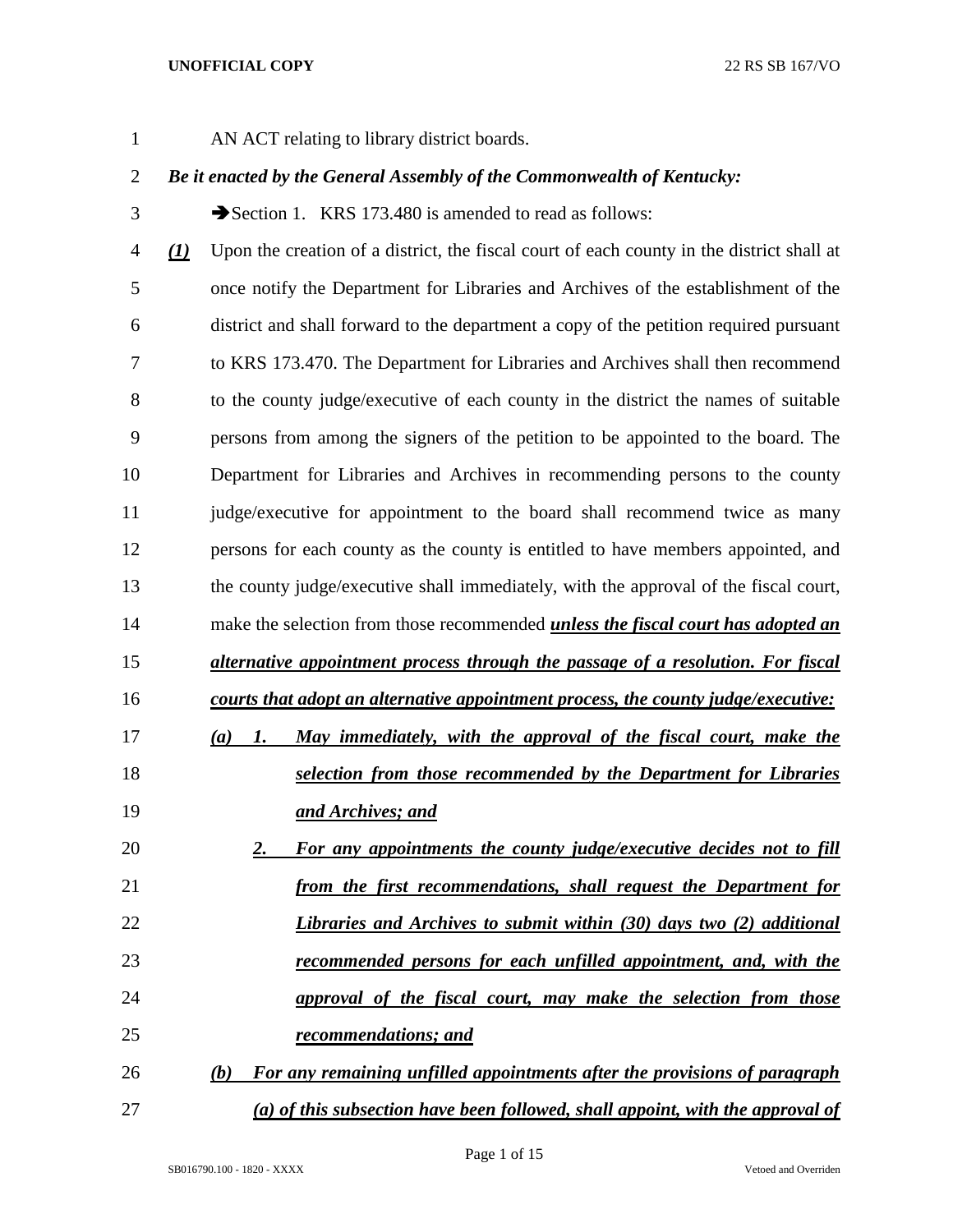| 1              |                   |     | the fiscal court, individuals of his or her choosing, whether or not the                   |
|----------------|-------------------|-----|--------------------------------------------------------------------------------------------|
| $\overline{2}$ |                   |     | individuals signed the petition, no later than thirty (30) days after the day              |
| 3              |                   |     | <u>the county judge/executive received the recommendations under paragraph</u>             |
| 4              |                   |     | $(a)$ 2. of this subsection and made no appointment therefrom. The county                  |
| 5              |                   |     | <i>judge/executive shall notify the Department for Libraries and Archives of</i>           |
| 6              |                   |     | the name of any individual appointed in the manner set out in this                         |
| 7              |                   |     | <u>paragraph</u> .                                                                         |
| 8              | (2)               |     | Where the district consists of one (1) county, the county judge/executive shall            |
| 9              |                   |     | appoint five (5) persons from that county as members.                                      |
| 10             | (3)               |     | Where the district consists of more than one $(1)$ county, the Department for              |
| 11             |                   |     | Libraries and Archives shall prescribe by regulation the number of board members           |
| 12             |                   |     | when the district consists of more than one $(1)$ county], provided that the board         |
| 13             |                   |     | shall consist of:                                                                          |
| 14             |                   | (a) | Not less than one $(1)$ nor more than four $(4)$ members from each county, each            |
| 15             |                   |     | county having such number of members as the proportion of its population                   |
| 16             |                   |     | bears to the total population in the district: $\left[\frac{1}{2}, \frac{1}{2}\right]$ and |
| 17             |                   | (b) | [that the total membership of the board consists of $\cdot$ ]Not less than five (5)        |
| 18             |                   |     | members.                                                                                   |
| 19             | $\left( 4\right)$ |     | Where a county joins an already established district:                                      |
| 20             |                   | (a) | [ <del>, ]</del> The Department for Libraries and Archives shall, from among the signers   |
| 21             |                   |     | of the petition, recommend to the county judge/executive of each county                    |
| 22             |                   |     | included in the new district for the first time twice as many persons for                  |
| 23             |                   |     | appointment to the board as the county is entitled to have appointed, and the              |
| 24             |                   |     | county judge/executive shall select the members for the county from this list              |
| 25             |                   |     | unless the fiscal court has adopted an alternative appointment process                     |
| 26             |                   |     | through the passage of a resolution. For fiscal courts that adopt an                       |
| 27             |                   |     | <i>alternative appointment process, the county judge/executive:</i>                        |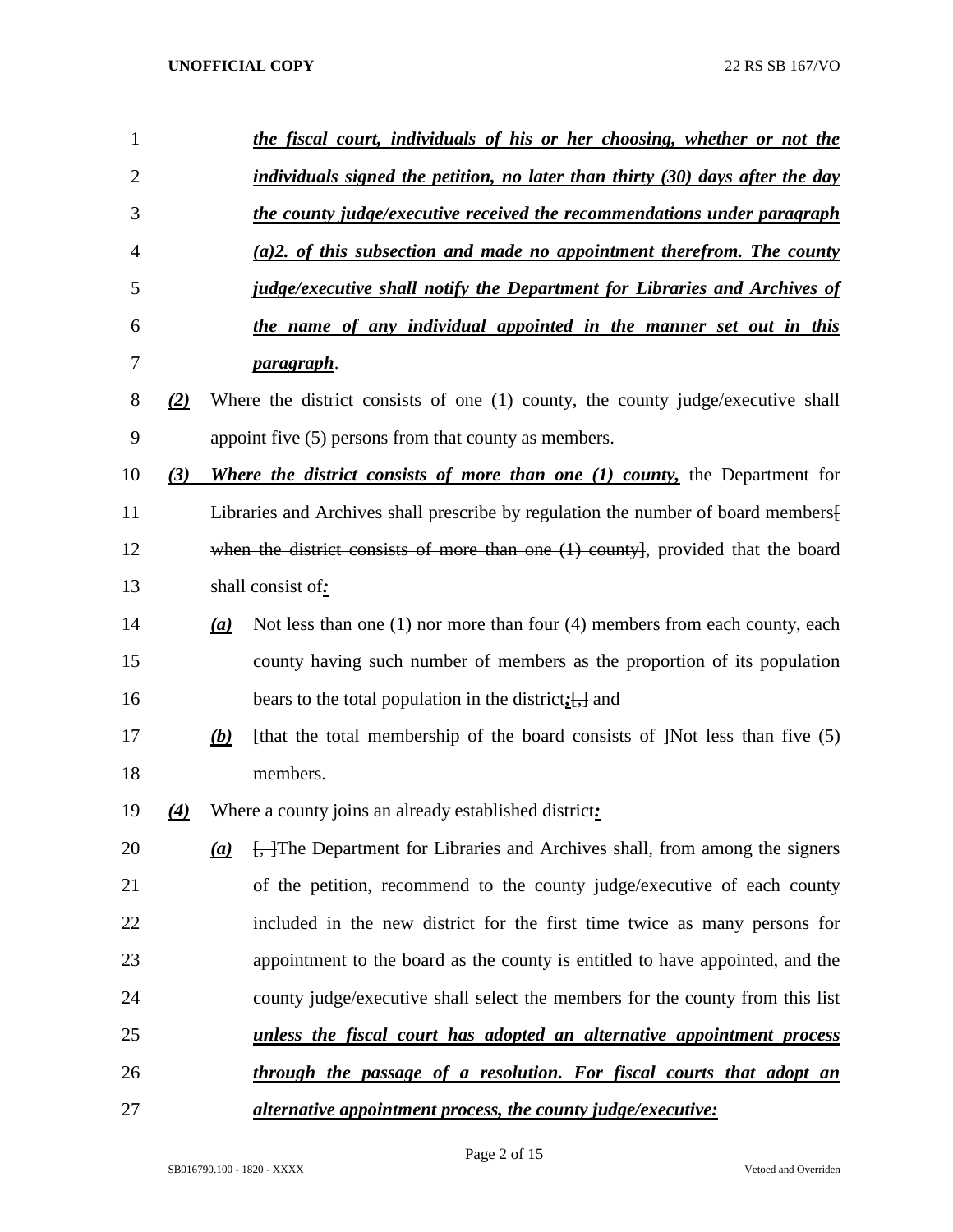| 1      |     |     | May select the members for the county from those recommended<br>а.                     |
|--------|-----|-----|----------------------------------------------------------------------------------------|
| 2      |     |     | by the Department for Libraries and Archives; and                                      |
| 3      |     |     | For any appointments the county judge/executive decides not to<br><b>b.</b>            |
| 4      |     |     | fill<br><i>the first recommendations, shall request the</i><br>from                    |
| 5      |     |     | <b>Department for Libraries and Archives to submit within (30)</b>                     |
| 6      |     |     | days two (2) additional recommended persons for each unfilled                          |
| 7      |     |     | appointment, and, with the approval of the fiscal court, may                           |
| 8      |     |     | make the selection from those recommendations; and                                     |
| 9      |     |     | For any remaining unfilled appointments after the provisions of<br>2.                  |
| 10     |     |     | subparagraph 1. of this paragraph have been followed, shall appoint,                   |
| 11     |     |     | with the approval of the fiscal court, individuals of his or her                       |
| 12     |     |     | choosing, whether or not the individuals signed the petition, no later                 |
| 13     |     |     | than thirty (30) days after the day the county judge/executive received                |
| 14     |     |     | the recommendations under subparagraph 1.b. of this paragraph and                      |
| 15     |     |     | made no appointment therefrom. The county judge/executive shall                        |
| 16     |     |     | notify the Department for Libraries and Archives of the name of any                    |
| 17     |     |     | <i>individual appointed in the manner set out in this subparagraph</i> ;               |
| 18     |     |     | $and[\cdot]$                                                                           |
| 19     |     | (b) | The terms of the members of the counties composing the previously existing             |
| 20     |     |     | district shall expire immediately upon the organization of the new board and           |
| 21     |     |     | such vacancies shall be filled as provided in KRS 173.490.                             |
| 22     |     |     | Section 2. KRS 173.490 is amended to read as follows:                                  |
| 23     | (1) | (a) | One-third $(1/3)$ of the persons first appointed to the board shall serve for a        |
| 24     |     |     | term of two $(2)$ years, one-third $(1/3)$ for a term of three $(3)$ years and one-    |
| 25     |     |     | third $(1/3)$ for a term of four (4) years. Where the board consists of a number       |
| 26     |     |     | of members not divisible by three $(3)$ , one-third $(1/3)$ of the next higher         |
| $27\,$ |     |     | number divisible by three $(3)$ , shall serve for a term of two $(2)$ years, one-third |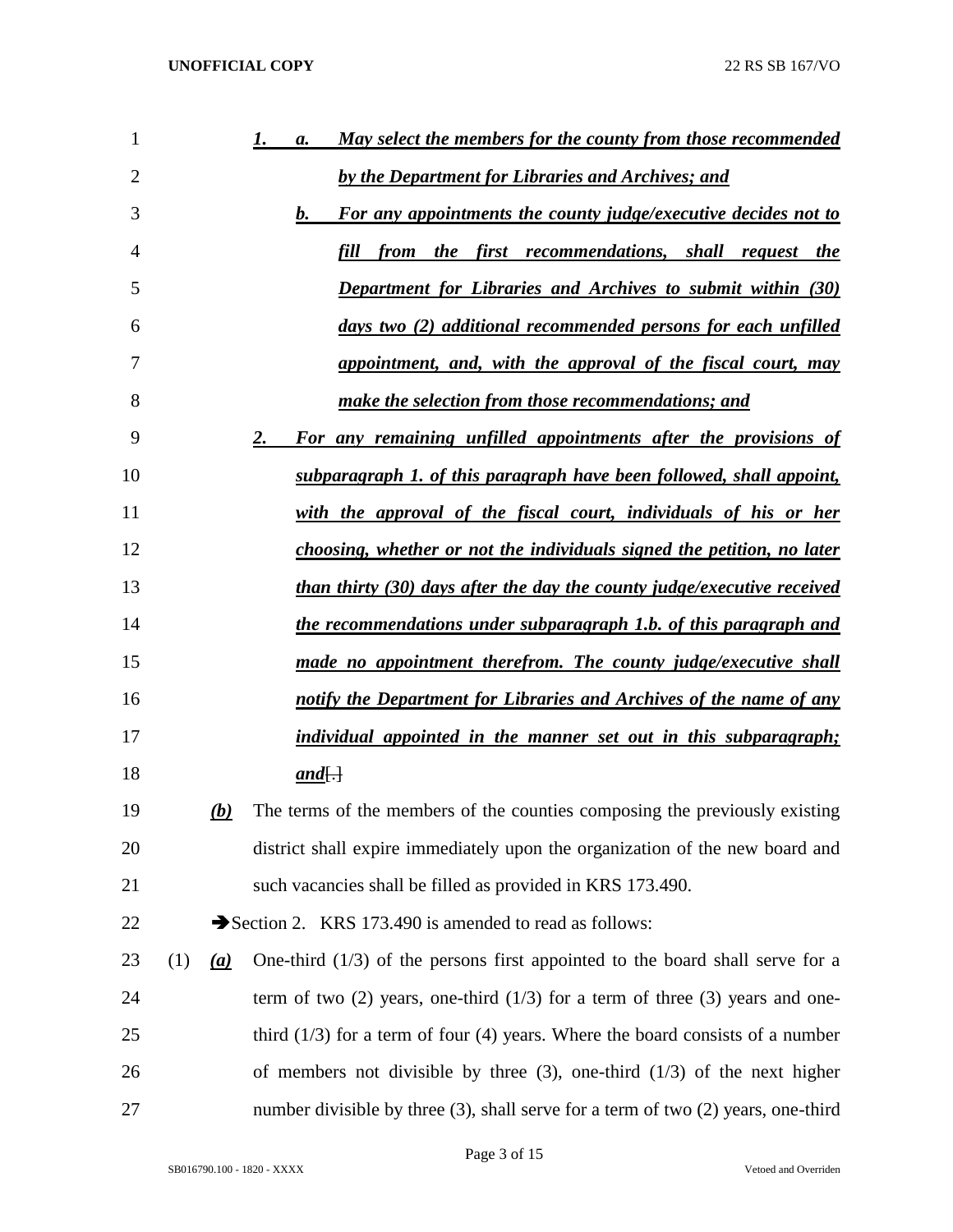| $\mathbf{1}$   |            | $(1/3)$ for a term of three (3) years and the remaining number shall serve for a       |
|----------------|------------|----------------------------------------------------------------------------------------|
| $\overline{2}$ |            | term of four (4) years. Thereafter, as their terms expire, the board shall make        |
| 3              |            | <b>recommendations on</b> their successors, who shall be appointed as set out in       |
| 4              |            | <i>paragraph (b) of this subsection</i> [recommended by the board].                    |
| 5              | <u>(b)</u> | The board shall recommend two (2) persons committed to the provision of                |
| 6              |            | library services to the Department for Libraries and Archives, for each                |
| 7              |            | vacancy. The names shall be forwarded to the Department for Libraries and              |
| 8              |            | Archives and the state librarian and commissioner shall recommend those                |
| 9              |            | names to the county judge/executive. The county judge/executive shall                  |
| 10             |            | immediately, with the approval of the fiscal court, make <i>the</i> $\{he\}$ selection |
| 11             |            | from those recommended <i>unless the fiscal court has adopted an alternative</i>       |
| 12             |            | appointment process through the passage of a resolution. For fiscal courts             |
| 13             |            | that adopt an alternative appointment process, the county judge/executive:             |
| 14             |            | May immediately, with the approval of the fiscal court, make the<br>I.<br>a.           |
| 15             |            | selection from those recommended by the state librarian and                            |
| 16             |            | commissioner; and                                                                      |
| 17             |            | <b>For any appointments the county judge/executive decides not to</b><br>b.            |
| 18             |            | fill<br><i>the first recommendations, shall request</i><br>from<br><u>the</u>          |
| 19             |            | <b>Department for Libraries and Archives to submit within (30)</b>                     |
| 20             |            | days two (2) additional recommended persons for each unfilled                          |
| 21             |            | appointment, and, with the approval of the fiscal court, may                           |
| 22             |            | make the selection from those recommendations; and                                     |
| 23             |            | For any remaining unfilled appointments after the provisions of<br><u>2.</u>           |
| 24             |            | subparagraph 1. of this paragraph have been followed, shall appoint,                   |
| 25             |            | with the approval of the fiscal court, individuals of his or her choosing              |
| 26             |            | no later than thirty (30) days after the day the county judge/executive                |
| 27             |            | <u>received the recommendations under subparagraph 1.b. of this</u>                    |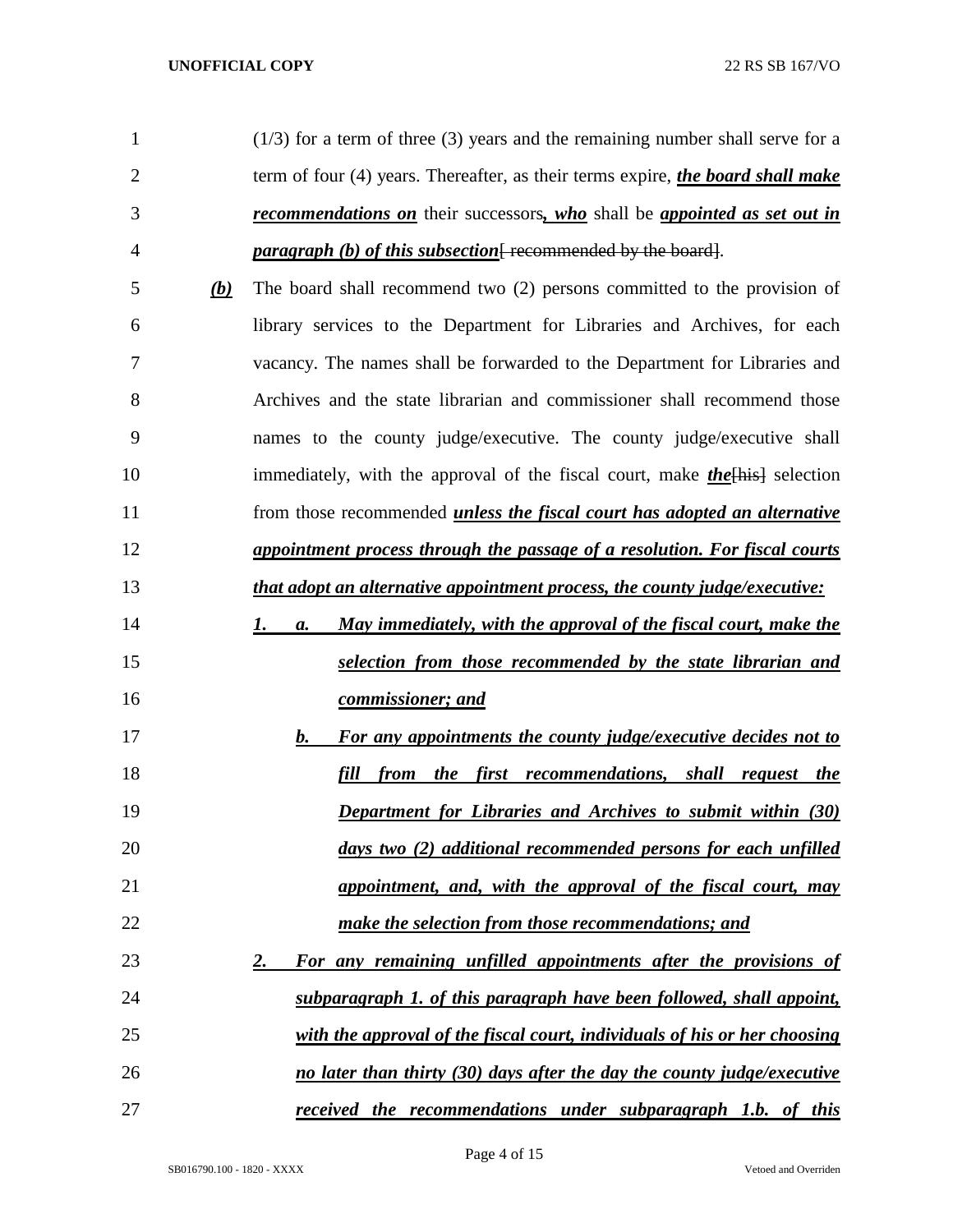| 1              |     | paragraph and made no appointment therefrom. The county                               |
|----------------|-----|---------------------------------------------------------------------------------------|
| $\overline{2}$ |     | <i>judge/executive shall notify the Department for Libraries and Archives</i>         |
| 3              |     | of the name of any individual appointed in the manner set out in this                 |
| $\overline{4}$ |     | <u>subparagraph</u> .                                                                 |
| 5              |     | Board members thus appointed shall serve a term of four (4) years each.<br>(c)        |
| 6              |     | Trustees may serve for two (2) consecutive terms after which they shall not           |
| 7              |     | succeed themselves. They may be reappointed no earlier than twelve (12)               |
| 8              |     | months following the end of their last service. The members shall hold office         |
| 9              |     | until their respective successors are appointed and qualified. After absence of       |
| 10             |     | a trustee from four (4) regular monthly meetings of the board during any one          |
| 11             |     | (1) year of the trustee's term, the trustee shall be considered to have               |
| 12             |     | automatically resigned from the board. An advisory board may be appointed             |
| 13             |     | and serve as specified in the bylaws of the board of trustees.                        |
| 14             | (2) | Any vacancy occurring in the terms of office of members shall be filled for the       |
| 15             |     | unexpired term by the county judge/executive, with the approval of the fiscal court,  |
| 16             |     | by appointment on recommendation of the state librarian and commissioner of two       |
| 17             |     | (2) names of persons committed to the provision of library services and living in the |
| 18             |     | county in which the vacancy occurred <i>unless the fiscal court has adopted an</i>    |
| 19             |     | alternative appointment process through the passage of a resolution. For fiscal       |
| 20             |     | courts that adopt an alternative appointment process, the county judge/executive:     |
| 21             |     | May immediately, with the approval of the fiscal court, make the<br>(a)<br>1.         |
| 22             |     | appointment on the recommendation of the state librarian and                          |
| 23             |     | commissioner of two (2) names of persons committed to the provision                   |
| 24             |     | of library services and living in the county in which the vacancy                     |
| 25             |     | occurred; and                                                                         |
| 26             |     | If the county judge/executive decides not to make the appointment<br>2.               |
| 27             |     | from the first recommendations, shall request the Department for                      |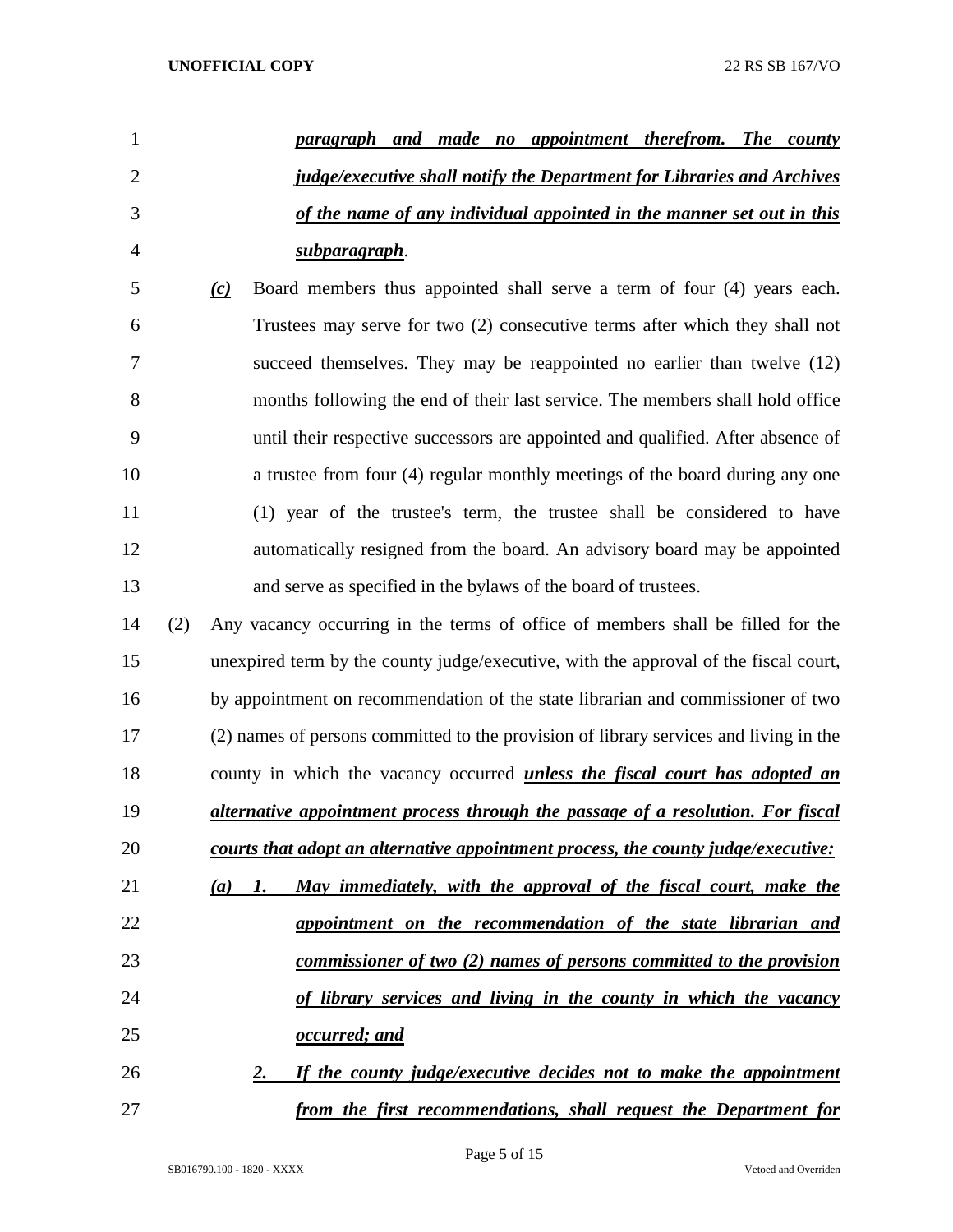| 1              |     | <b>Libraries and Archives to submit within (30) days two (2) additional</b>              |
|----------------|-----|------------------------------------------------------------------------------------------|
| $\overline{2}$ |     | recommended persons for the unfilled appointment, and, with the                          |
| 3              |     | approval of the fiscal court, may make the selection from those                          |
| 4              |     | recommendations; and                                                                     |
| 5              |     | For any remaining unfilled appointment after the provisions of paragraph<br>(b)          |
| 6              |     | (a) of this subsection have been followed, shall appoint, with the approval of           |
| 7              |     | the fiscal court, an individual of his or her choosing no later than thirty              |
| 8              |     | (30) days after the day the county judge/executive received the                          |
| 9              |     | <u>recommendations under paragraph <math>(a)</math>2. of this subsection and made no</u> |
| 10             |     | appointment therefrom. Any person appointed in accordance with this                      |
| 11             |     | paragraph shall be committed to the provision of library services and living             |
| 12             |     | in the county in which the vacancy occurred. The county judge/executive                  |
| 13             |     | shall notify the Department for Libraries and Archives of the name of any                |
| 14             |     | individual appointed in the manner set out in this paragraph.                            |
| 15             | (3) | A member of the board may be removed from office as provided by KRS 65.007.              |
| 16             |     | Section 3. KRS 173.520 is amended to read as follows:                                    |
| 17             | (1) | The board shall establish, equip and maintain libraries or contract with existing        |
| 18             |     | libraries for the furnishing of library service for the district and do all things       |
| 19             |     | necessary to provide efficient library service. The board may also enter an              |
| 20             |     | agreement pursuant to KRS 65.210 to 65.300 for the provision of additional library       |
| 21             |     | service. No district shall establish a library unless the plans for the establishment,   |
| 22             |     | equipment, and maintenance have been approved by the Department for Libraries            |
| 23             |     | and Archives. No contract shall be made unless the libraries contracting to furnish      |
| 24             |     | service are libraries approved by the Department for Libraries and Archives for this     |
| 25             |     | purpose.                                                                                 |
| 26             | (2) | The district, as a body corporate, by and through the board may:                         |
| 27             |     | Sue and be sued, complain and defend, purchase, or lease grounds, purchase,<br>(a)       |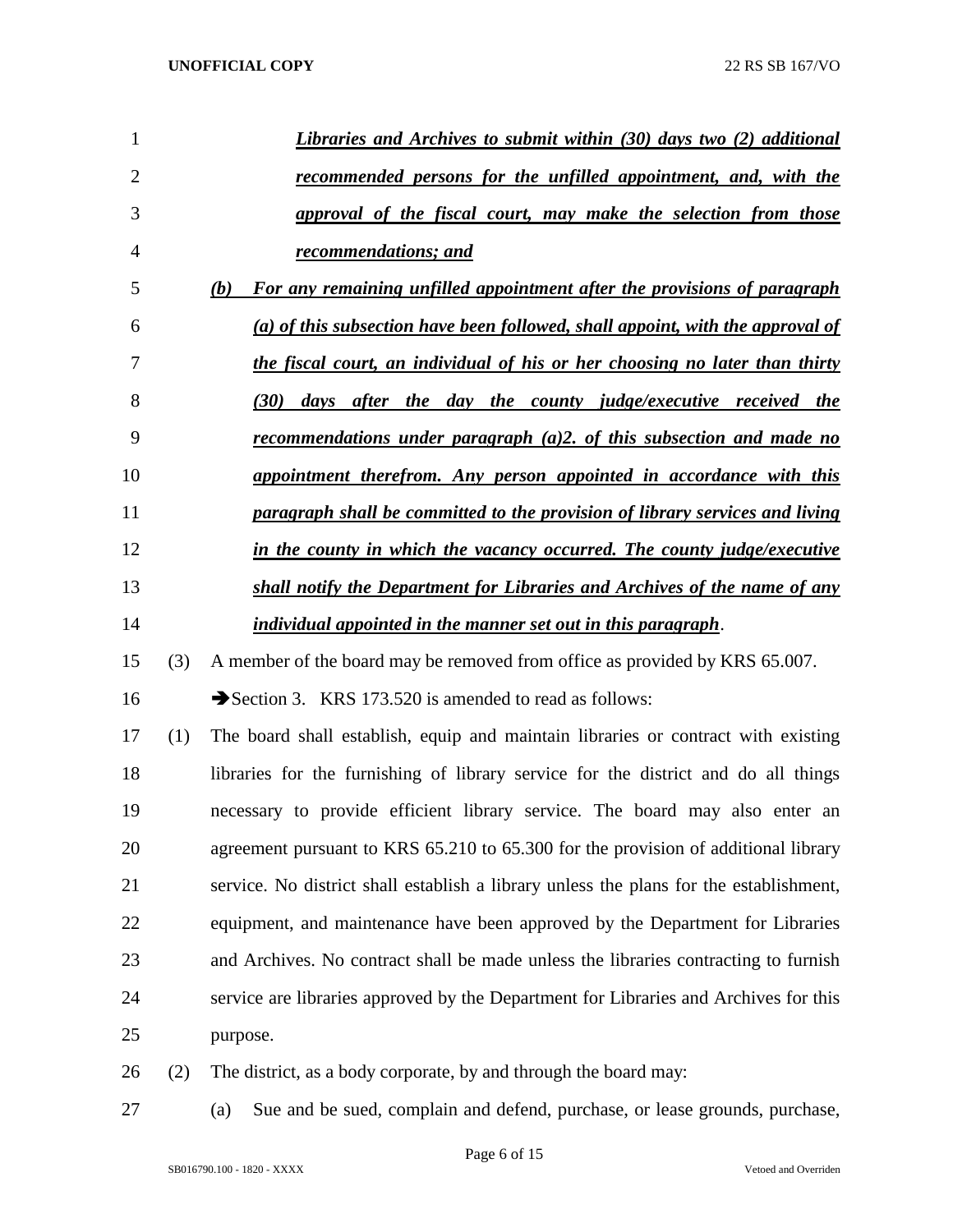| $\mathbf{1}$   |     |     | lease, occupy or erect appropriate buildings for the use of the district libraries      |
|----------------|-----|-----|-----------------------------------------------------------------------------------------|
| $\overline{2}$ |     |     | and their branches, lease or build to lease appropriate buildings for use by            |
| 3              |     |     | <i>educational institutions</i> , sell and convey real and personal property for and on |
| 4              |     |     | behalf of the district, receive gifts of real and personal property for the use and     |
| 5              |     |     | benefit of the district, the same when accepted to be held and controlled by the        |
| 6              |     |     | board according to the terms of the deed, gift, devise or bequest of such               |
| 7              |     |     | property;                                                                               |
| 8              |     | (b) | Borrow money on the credit of the board in anticipation of the revenue to be            |
| 9              |     |     | derived from taxes levied by the district for the fiscal year in which the money        |
| 10             |     |     | is borrowed, and to pledge the taxes levied for the district for the payment of         |
| 11             |     |     | the principal and interest of the loan. The principal shall not exceed fifty            |
| 12             |     |     | percent (50%) of the anticipated revenue for the fiscal year in which the               |
| 13             |     |     | money is borrowed;                                                                      |
| 14             |     | (c) | Establish bylaws it deems necessary and expedient to define the duties of               |
| 15             |     |     | officers or employees and make all necessary policies governing libraries,              |
| 16             |     |     | library service and personnel within the district.                                      |
| 17             | (3) | (a) | The following requires the majority vote of the board members and                       |
| 18             |     |     | <i><u>approval of the fiscal court:</u></i>                                             |
| 19             |     |     | <b>Leasing appropriate buildings for use by educational institutions;</b><br>1.         |
| 20             |     |     | Constructing appropriate buildings for use by educational institutions;<br><u>2.</u>    |
| 21             |     |     | and                                                                                     |
| 22             |     |     | The approval of expenditures for capital projects with a total cost that<br><u>3.</u>   |
| 23             |     |     | is equal to or greater than one million dollars (\$1,000,000). This                     |
| 24             |     |     | subparagraph does not apply to awards made from the public library                      |
| 25             |     |     | facilities construction fund under KRS 171.027 that were made before                    |
| 26             |     |     | the effective date of this Act.                                                         |

*(b) Buildings for use by educational institutions shall be deemed appropriate*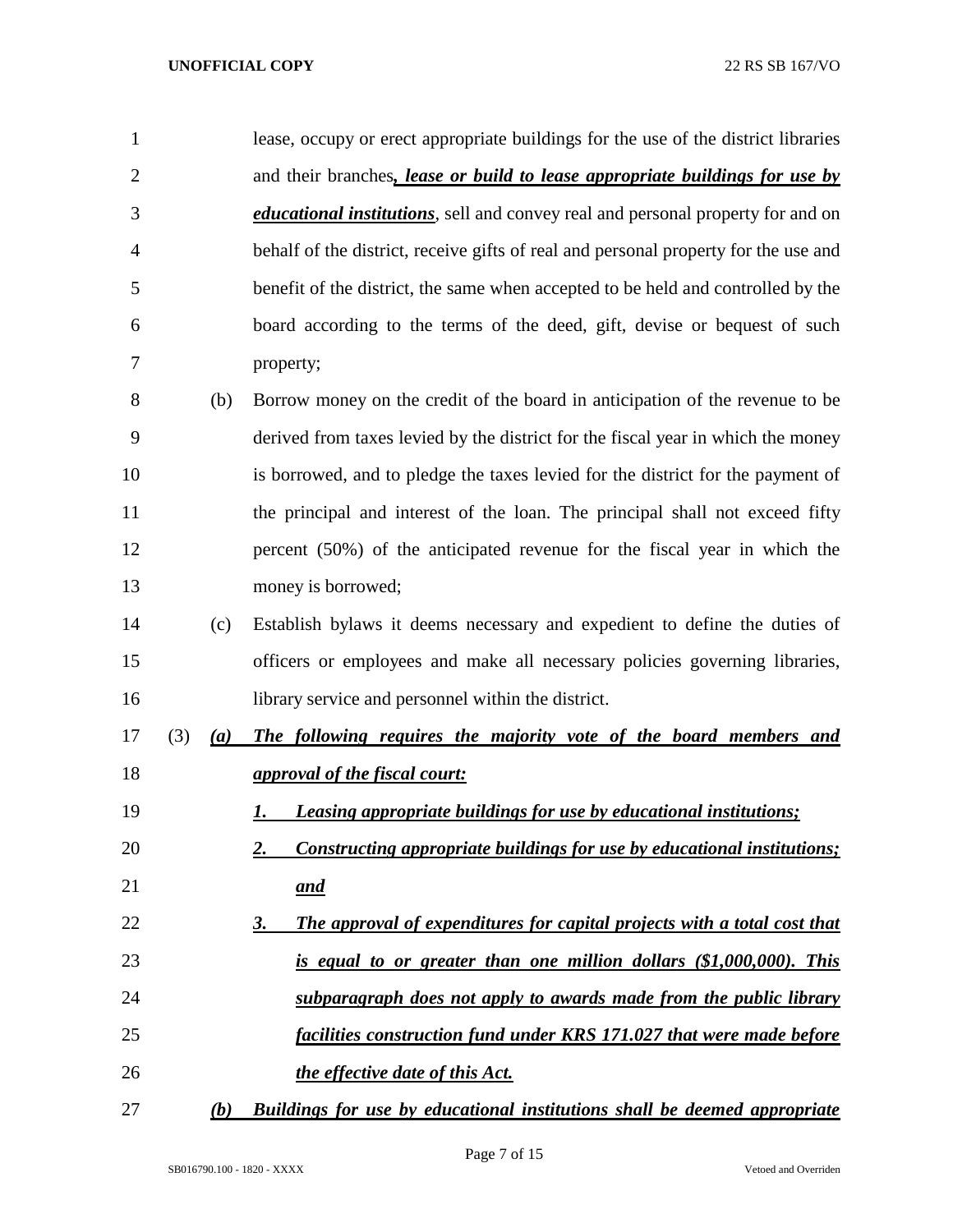| $\mathbf{1}$   | buildings for purposes of this subsection and subsection (2) of this section                     |
|----------------|--------------------------------------------------------------------------------------------------|
| $\overline{2}$ | when the building meets the school building requirements established by                          |
| 3              | the Kentucky Board of Education.                                                                 |
| 4              | The board in exercise of its powers shall be guided by the regulations and<br>$\left( 4\right)$  |
| 5              | requirements of the Department for Libraries and Archives.                                       |
| 6              | The powers set forth in this section shall not be construed to limit, restrict or<br>$(5)$ $(4)$ |
| 7              | modify any powers or authority granted by any other part of KRS 173.450 to                       |
| 8              | 173.650 or any other law not in conflict with the provisions of this section.                    |
| 9              | Section 4. KRS 173.725 is amended to read as follows:                                            |
| 10             | Upon the creation of a district, the fiscal court of each county in the district shall at<br>(1) |
| 11             | once notify the Department for Libraries and Archives of the establishment of the                |
| 12             | district and shall forward to the department a copy of the petition required pursuant            |
| 13             | to KRS 173.720. The Department for Libraries and Archives shall then recommend                   |
| 14             | to the county judge/executive of each county in the district the names of suitable               |
| 15             | persons from among the signers of the petition to be appointed to the board. The                 |
| 16             | Department for Libraries and Archives in recommending persons to the county                      |
| 17             | judge/executive for appointment to the board shall recommend twice as many                       |
| 18             | persons for each county as the county is entitled to have members appointed, and                 |
| 19             | the county judge/executive shall, with the approval of the fiscal court, immediately             |
| 20             | make the selection from those recommended <i>unless the fiscal court has adopted an</i>          |
| 21             | alternative appointment process through the passage of a resolution. For fiscal                  |
| 22             | courts that adopt an alternative appointment process, the county judge/executive:                |
| 23             | May immediately, with the approval of the fiscal court, make the<br>(a)<br>1.                    |
| 24             | selection from those recommended by the Department for Libraries                                 |
| 25             | and Archives; and                                                                                |
| 26             | <b>For any appointments the county judge/executive decides not to fill</b><br><u>2.</u>          |
| 27             | from the first recommendations, shall request the Department for                                 |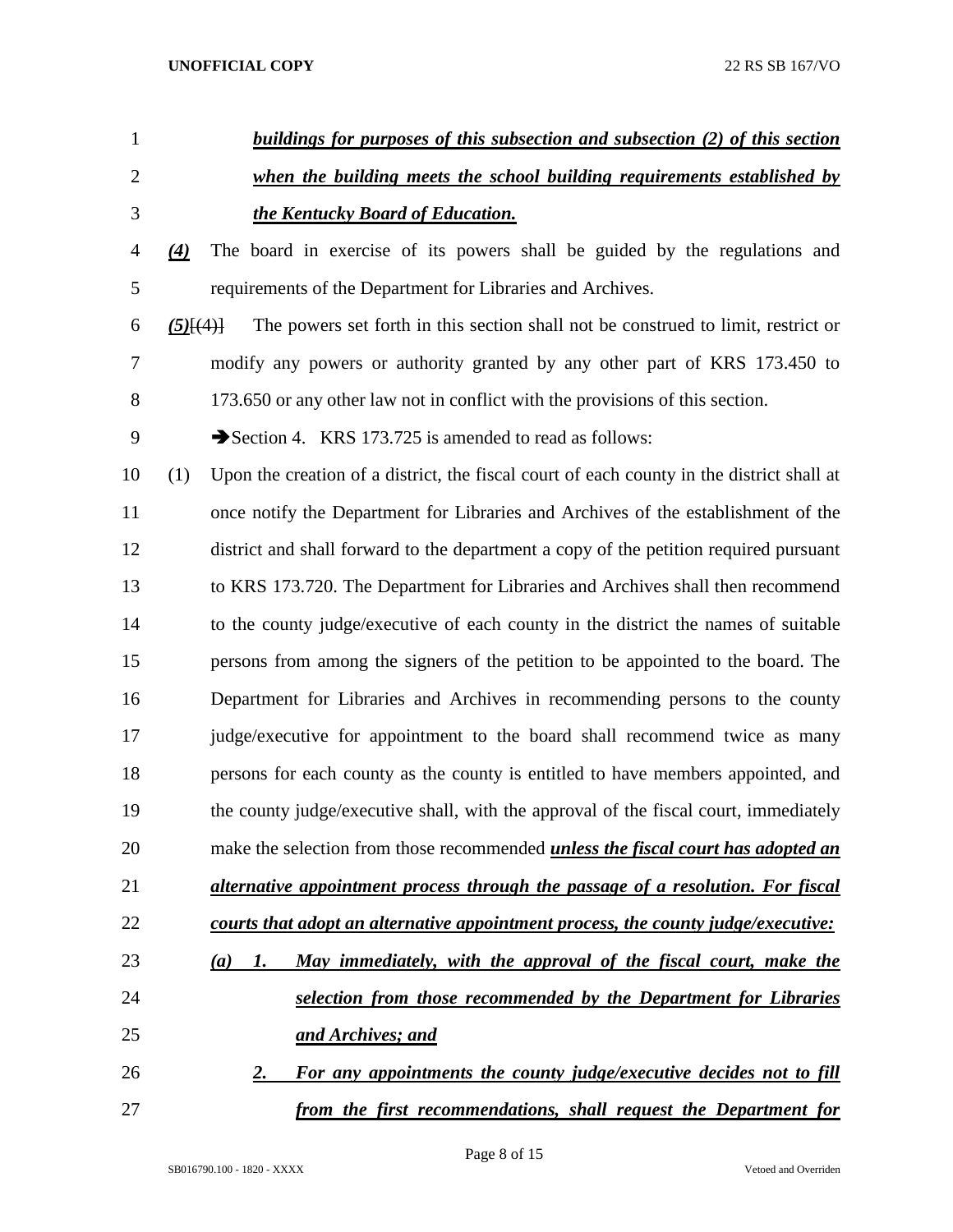| $\mathbf{1}$ |          |                  | Libraries and Archives to submit within (30) days two (2) additional                     |
|--------------|----------|------------------|------------------------------------------------------------------------------------------|
| 2            |          |                  | recommended persons for each unfilled appointment, and, with the                         |
| 3            |          |                  | approval of the fiscal court, may make the selection from those                          |
| 4            |          |                  | <u>recommendations; and</u>                                                              |
| 5            |          | (b)              | For any remaining unfilled appointments after the provisions of paragraph                |
| 6            |          |                  | (a) of this subsection have been followed, shall appoint, with the approval of           |
| 7            |          |                  | the fiscal court, individuals of his or her choosing, whether or not the                 |
| 8            |          |                  | individuals signed the petition, no later than thirty (30) days after the day            |
| 9            |          |                  | the county judge/executive received the recommendations under paragraph                  |
| 10           |          |                  | $(a)$ 2. of this subsection and made no appointment therefrom. The county                |
| 11           |          |                  | <i>judge/executive shall notify the Department for Libraries and Archives of</i>         |
| 12           |          |                  | the name of any individual appointed in the manner set out in this                       |
| 13           |          |                  | <u>paragraph</u> .                                                                       |
| 14           | (2)      |                  | Where the district consists of one (1) county, the county judge/executive shall          |
| 15           |          |                  | appoint five (5) persons from that county as members.                                    |
| 16           | (3)      |                  | Where the district consists of more than one (1) county, the Department for              |
| 17           |          |                  | Libraries and Archives shall prescribe by regulation the number of board members.        |
| 18           |          |                  | when the district consists of more than one (1) county], provided that the board         |
| 19           |          |                  | shall consist of:                                                                        |
| 20           |          | $\underline{a}$  | Not less than one $(1)$ nor more than four $(4)$ members from each county, each          |
| 21           |          |                  | county having such number of members as the proportion of its population                 |
| 22           |          |                  | bears to the total population in the district: $\left[\frac{1}{\sqrt{2}}\right]$ and     |
| 23           |          | <u>(b)</u>       | [that the total membership of the board consists of $\frac{1}{1}$ Not less than five (5) |
| 24           |          |                  | members.                                                                                 |
| 25           | $\Delta$ |                  | Where a county joins an already established district:                                    |
| 26           |          | $\left(a\right)$ | [ <del>, ]</del> The Department for Libraries and Archives shall, from among the signers |
| 27           |          |                  | of the petition, recommend to the county judge/executive of each county                  |

Page 9 of 15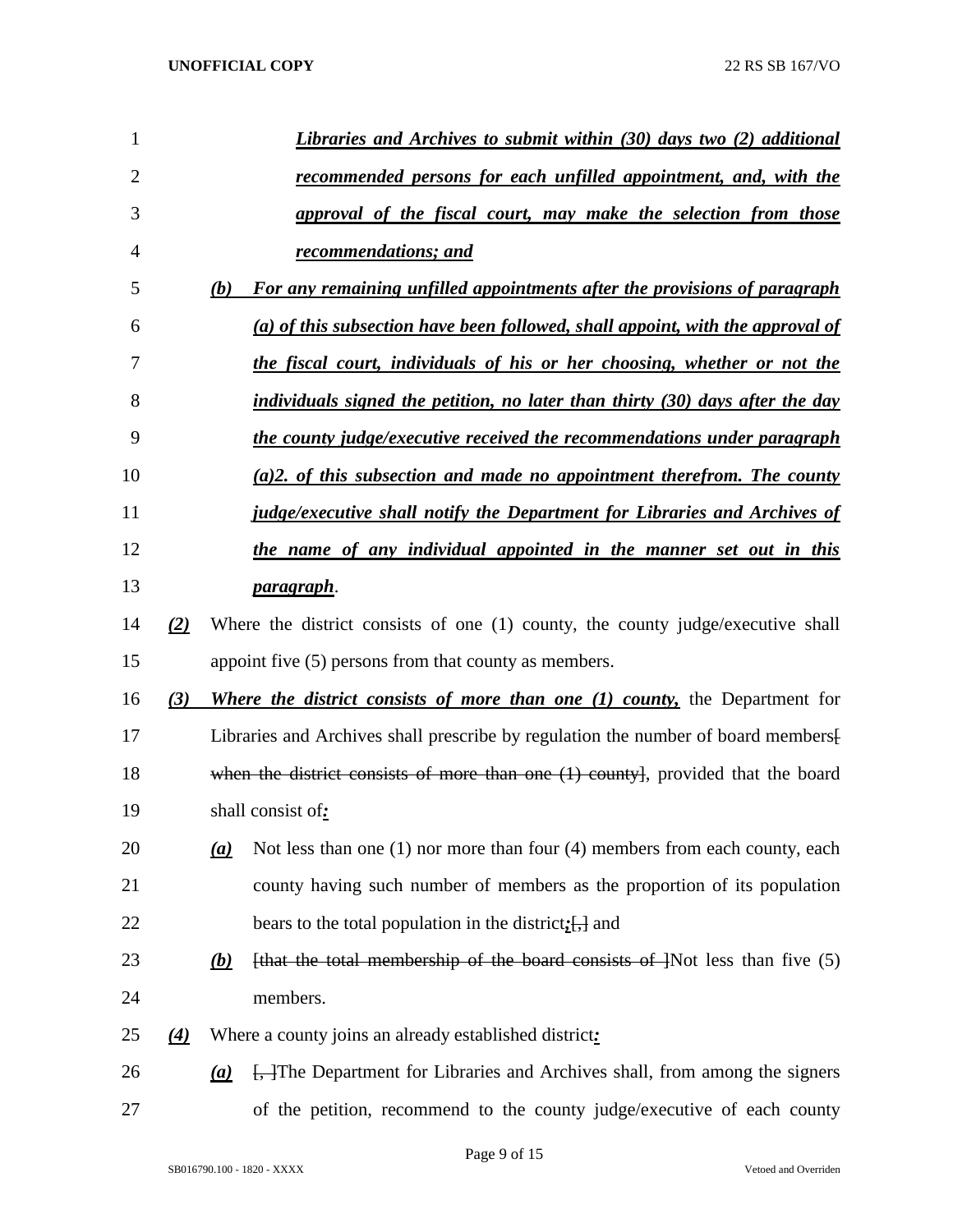| 1              |            | included in the new district for the first time twice as many persons for       |
|----------------|------------|---------------------------------------------------------------------------------|
| $\overline{2}$ |            | appointment to the board as the county is entitled to have appointed, and the   |
| 3              |            | county judge/executive shall select the members for the county from this list   |
| 4              |            | unless the fiscal court has adopted an alternative appointment process          |
| 5              |            | through the passage of a resolution. For fiscal courts that adopt an            |
| 6              |            | <i>alternative appointment process, the county judge/executive:</i>             |
| 7              |            | May select the members for the county from those recommended<br>1.<br><b>a.</b> |
| 8              |            | by the Department for Libraries and Archives; and                               |
| 9              |            | For any appointments the county judge/executive decides not to<br>b.            |
| 10             |            | from the first recommendations, shall request the<br>fill                       |
| 11             |            | <b>Department for Libraries and Archives to submit within (30)</b>              |
| 12             |            | days two (2) additional recommended persons for each unfilled                   |
| 13             |            | appointment, and, with the approval of the fiscal court, may                    |
| 14             |            | make the selection from those recommendations; and                              |
| 15             |            | For any remaining unfilled appointments after the provisions of<br>2.           |
| 16             |            | subparagraph 1. of this paragraph have been followed, shall appoint,            |
| 17             |            | with the approval of the fiscal court, individuals of his or her                |
| 18             |            | choosing, whether or not the individuals signed the petition, no later          |
| 19             |            | than thirty (30) days after the day the county judge/executive received         |
| 20             |            | the recommendations under subparagraph 1.b. of this paragraph and               |
| 21             |            | made no appointment therefrom. The county judge/executive shall                 |
| 22             |            | notify the Department for Libraries and Archives of the name of any             |
| 23             |            | <i>individual appointed in the manner set out in this subparagraph</i> ;        |
| 24             |            | <u>and</u> $\Box$                                                               |
| 25             | <u>(b)</u> | The terms of the members of the counties composing the previously existing      |
| 26             |            | district shall expire immediately upon the organization of the new board and    |
| 27             |            | such vacancies shall be filled as provided in KRS 173.730.                      |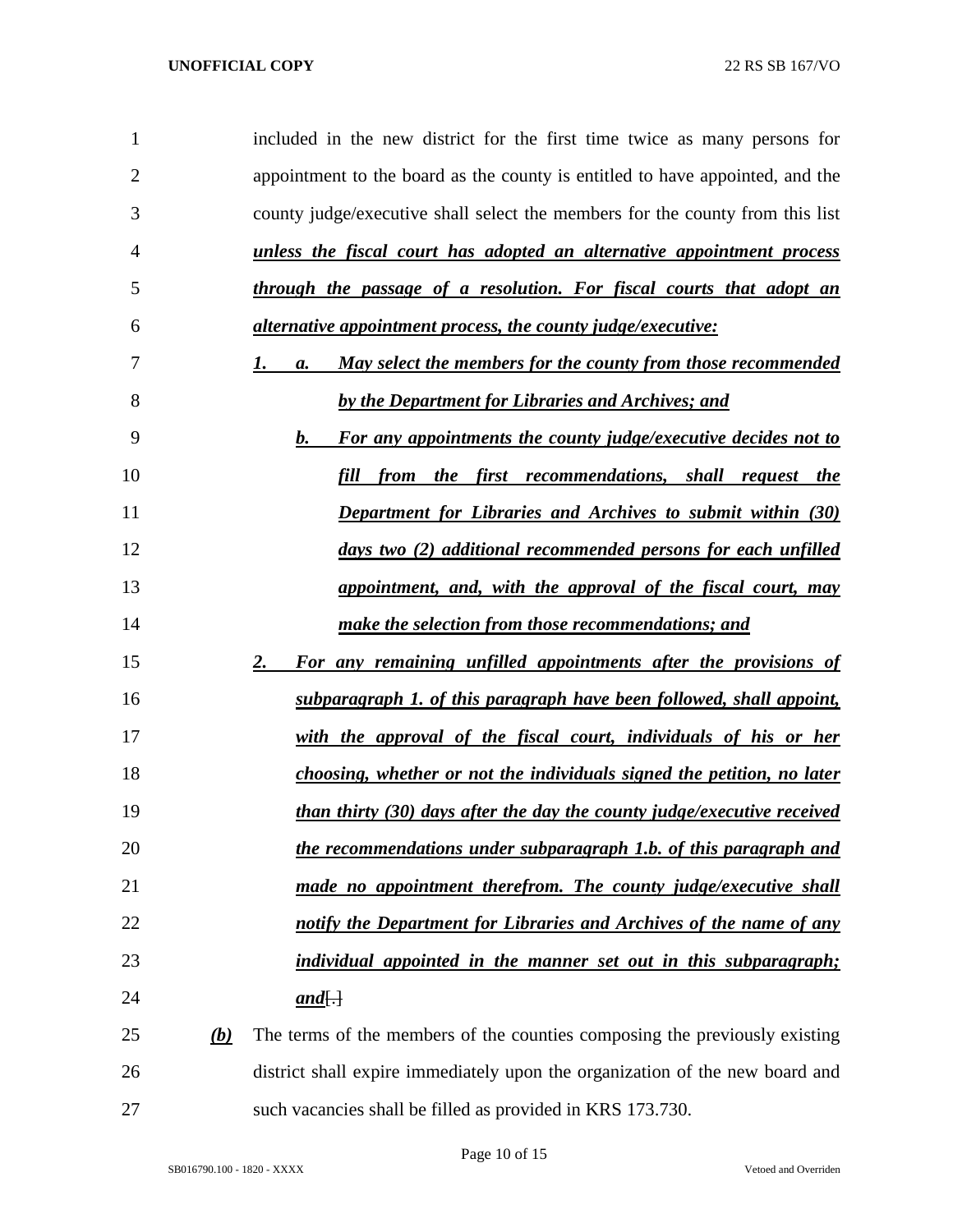| $\mathbf{1}$   |     |            | $\left[\frac{2}{2}\right]$ In making recommendations and appointments under subsection (1) of this section |
|----------------|-----|------------|------------------------------------------------------------------------------------------------------------|
| $\overline{2}$ |     |            | and KRS 173.730, the Department for Libraries and Archives and the county                                  |
| 3              |     |            | judge/executive shall attempt to assure, to the extent permitted by the county's                           |
| $\overline{4}$ |     |            | entitlement to board members, that the board includes members from different                               |
| 5              |     |            | geographical areas, and from both cities and unincorporated areas, of the county.]                         |
| 6              |     |            | Section 5. KRS 173.730 is amended to read as follows:                                                      |
| 7              | (1) | (a)        | One-third $(1/3)$ of the persons first appointed to the board shall serve for a                            |
| 8              |     |            | term of two $(2)$ years, one-third $(1/3)$ for a term of three $(3)$ years and one-                        |
| 9              |     |            | third $(1/3)$ for a term of four $(4)$ years. Where the board consists of a number                         |
| 10             |     |            | of members not divisible by three $(3)$ , one-third $(1/3)$ of the next higher                             |
| 11             |     |            | number divisible by three $(3)$ , shall serve for a term of two $(2)$ years, one-third                     |
| 12             |     |            | $(1/3)$ for a term of three (3) years and the remaining number shall serve for a                           |
| 13             |     |            | term of four (4) years. Thereafter, as their terms expire, the board shall make                            |
| 14             |     |            | <b>recommendations on</b> their successors, who shall be appointed as set out in                           |
| 15             |     |            | <i>paragraph</i> (b) of this subsection $\frac{1}{1}$ recommended by the board.                            |
| 16             |     | <u>(b)</u> | The board shall recommend two (2) persons committed to the provision of                                    |
| 17             |     |            | library services to the Department for Libraries and Archives, for each                                    |
| 18             |     |            | vacancy. The state librarian and commissioner shall recommend those names                                  |
| 19             |     |            | to the county judge/executive. The county judge/executive shall immediately,                               |
| 20             |     |            | with the approval of the fiscal court, make the selection from those                                       |
| 21             |     |            | recommended unless the fiscal court has adopted an alternative                                             |
| 22             |     |            | appointment process through the passage of a resolution. For fiscal courts                                 |
| 23             |     |            | <i>that adopt an alternative appointment process, the county judge/executive:</i>                          |
| 24             |     |            | May immediately, with the approval of the fiscal court, make the<br>1.<br><b>a.</b>                        |
| 25             |     |            | selection from those recommended by the state librarian and                                                |
| 26             |     |            | commissioner; and                                                                                          |
| 27             |     |            | For any appointments the county judge/executive decides not to<br>$\mathbf{b}$ .                           |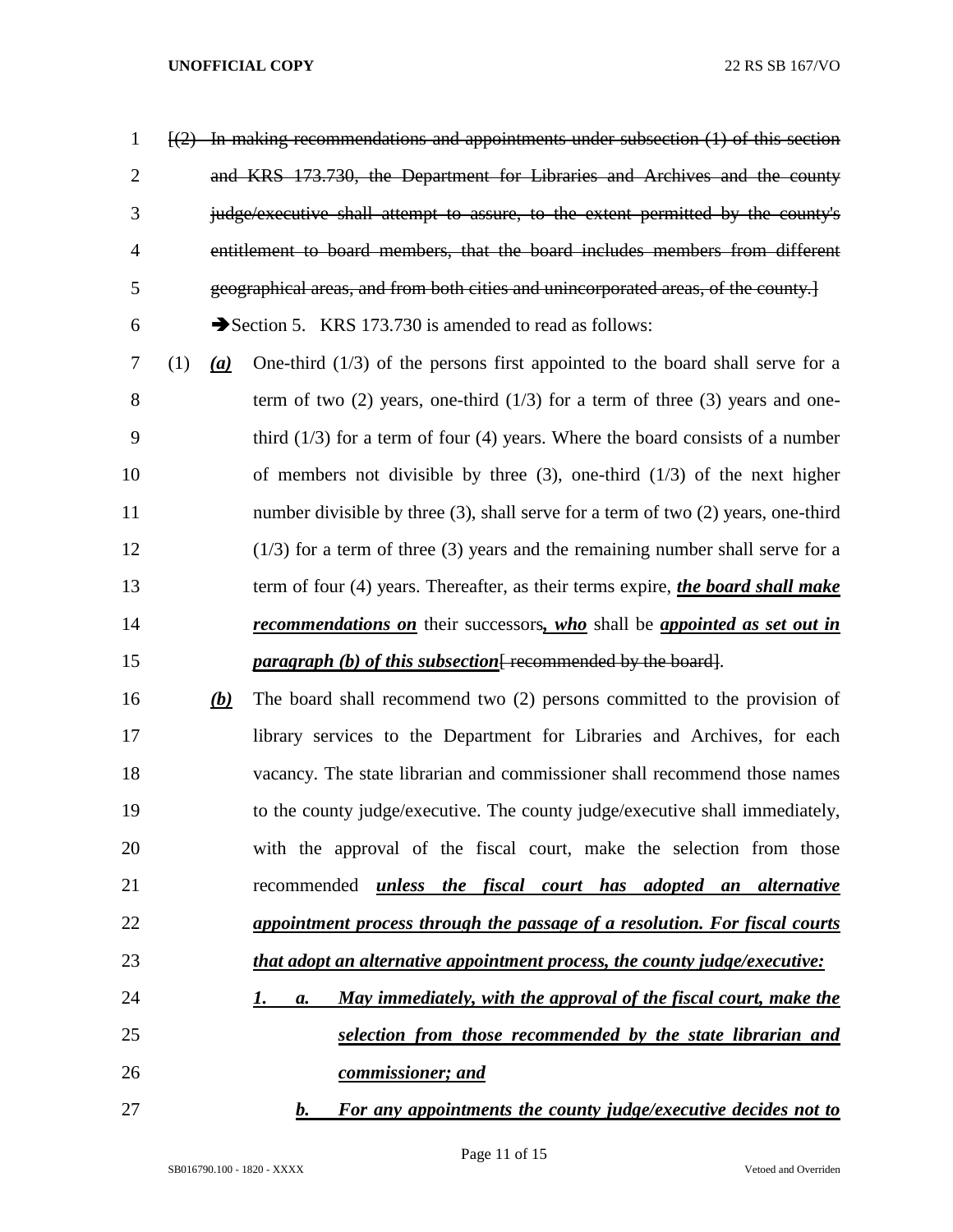| 1              | first recommendations, shall request the<br>fill<br><i>the</i><br>from         |
|----------------|--------------------------------------------------------------------------------|
| $\overline{2}$ | <b>Department for Libraries and Archives to submit within (30)</b>             |
| 3              | days two (2) additional recommended persons for each unfilled                  |
| 4              | appointment, and, with the approval of the fiscal court, may                   |
| 5              | make the selection from those recommendations; and                             |
| 6              | 2.<br>For any remaining unfilled appointments after the provisions of          |
| 7              | subparagraph 1. of this paragraph have been followed, shall appoint,           |
| 8              | with the approval of the fiscal court, individuals of his or her choosing      |
| 9              | no later than thirty (30) days after the day the county judge/executive        |
| 10             | <u>received the recommendations under of subparagraph 1.b. of this</u>         |
| 11             | paragraph and made no appointment therefrom. The county                        |
| 12             | <i>judge/executive shall notify the Department for Libraries and Archives</i>  |
| 13             | of the name of any individual appointed in the manner set out in this          |
| 14             | subparagraph.                                                                  |
| 15             | Board members thus appointed shall serve a term of four (4) years each.<br>(c) |
|                | <b>Contract Contract Contract Contract</b>                                     |

 Trustees may serve for two (2) consecutive terms after which they shall not succeed themselves. They may be reappointed no earlier than twelve (12) months following the end of their last service. The members shall hold office until their respective successors are appointed and qualified. After absence of a trustee from four (4) regular monthly meetings of the board during any one (1) year of the trustee's term, the trustee shall be considered to have automatically resigned from the board. An advisory board may be appointed and serve as specified in bylaws of the board of trustees.

 (2) Any vacancy occurring in the terms of office of members shall be filled for the unexpired term by the county judge/executive, with the approval of the fiscal court, by appointment on recommendation of the state librarian and commissioner of two (2) persons interested in the provision of library services and living in the county in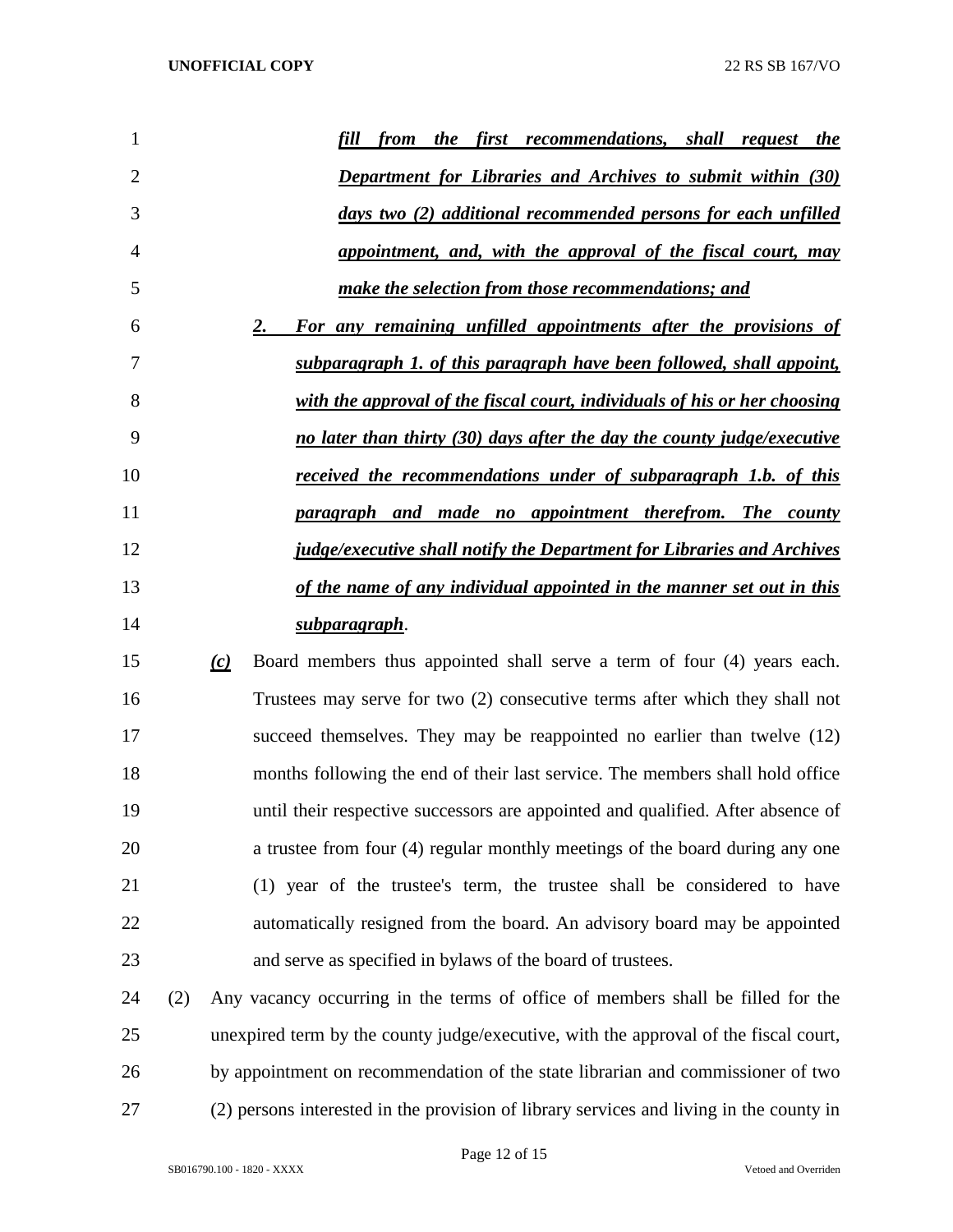| 1              |     | which the vacancy occurred <i>unless the fiscal court has adopted an alternative</i>      |
|----------------|-----|-------------------------------------------------------------------------------------------|
| $\overline{2}$ |     | appointment process through the passage of a resolution. For fiscal courts that           |
| 3              |     | adopt an alternative appointment process, the county judge/executive:                     |
| $\overline{4}$ |     | May immediately, with the approval of the fiscal court, make the<br>(a)<br>$\mathbf{I}$ . |
| 5              |     | appointment on the recommendation of the state librarian and                              |
| 6              |     | commissioner of two (2) persons interested in the provision of library                    |
| 7              |     | services and living in the county in which the vacancy occurred; and                      |
| 8              |     | 2.<br>If the county judge/executive decides not to make the appointment                   |
| 9              |     | from the first recommendations, shall request the Department for                          |
| 10             |     | Libraries and Archives to submit within (30) days two (2) additional                      |
| 11             |     | recommended persons for the unfilled appointment, and, with the                           |
| 12             |     | approval of the fiscal court, may make the selection from those                           |
| 13             |     | recommendations; and                                                                      |
| 14             |     | For any remaining unfilled appointment after the provisions of paragraph<br>(b)           |
| 15             |     | (a) of this subsection have been followed, appoint, with the approval of the              |
| 16             |     | fiscal court, an individual of his or her choosing no later than thirty (30)              |
| 17             |     | days after the day the county judge/executive received the recommendations                |
| 18             |     | $under$ paragraph $(a)2$ , of this subsection and made no appointment                     |
| 19             |     | therefrom. Any person appointed in accordance with this paragraph shall                   |
| 20             |     | be committed to the provision of library services and living in the county in             |
| 21             |     | which the vacancy occurred. The county judge/executive shall notify the                   |
| 22             |     | <b>Department for Libraries and Archives of the name of any individual</b>                |
| 23             |     | appointed in the manner set out in this paragraph.                                        |
| 24             | (3) | A member of the board may be removed from office as provided by KRS 65.007.               |
| 25             |     | Section 6. KRS 173.745 is amended to read as follows:                                     |
| 26             | (1) | The board shall establish, equip and maintain libraries or contract with existing         |
| 27             |     | libraries for the furnishing of library service for the district and do all things        |

Page 13 of 15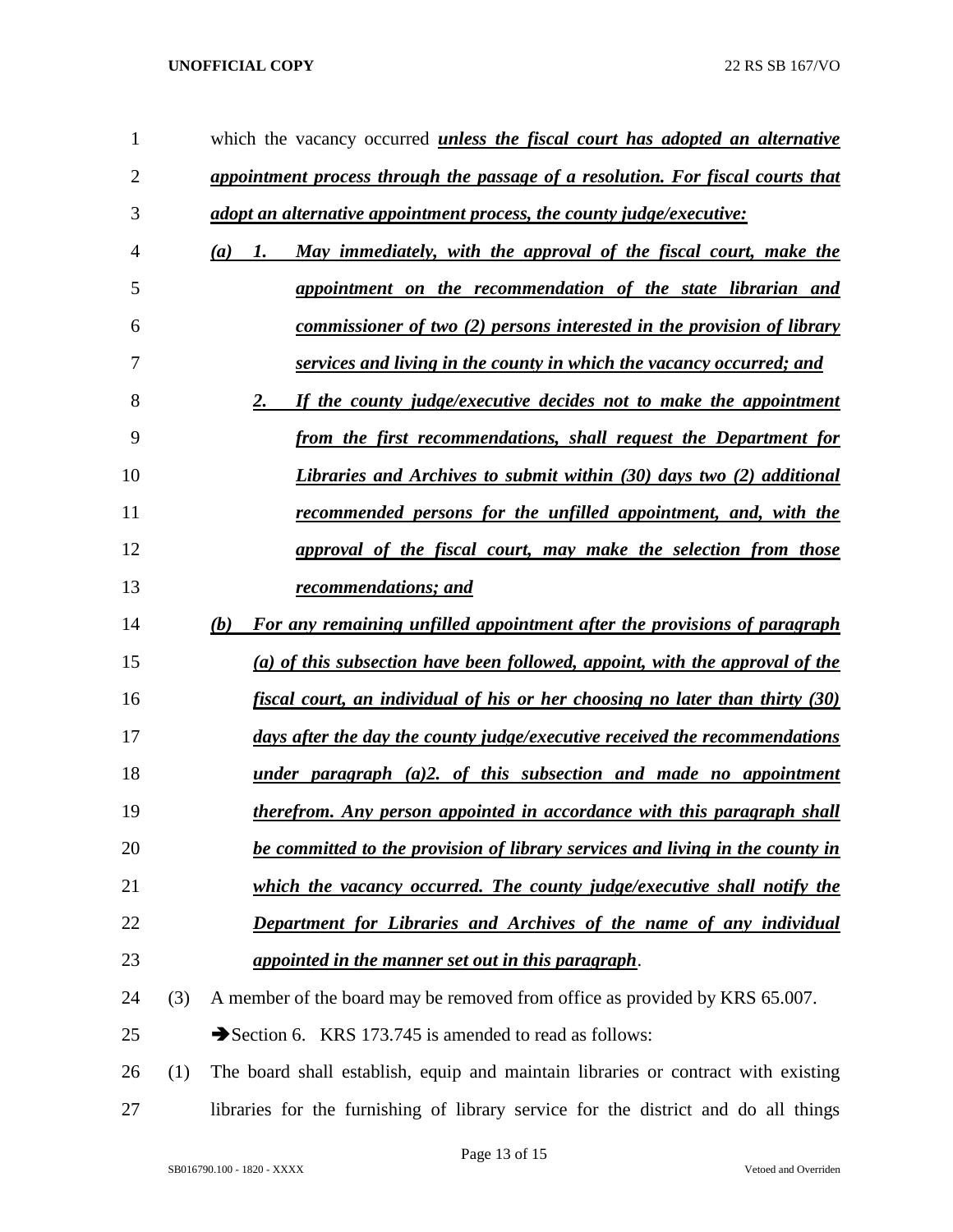necessary to provide efficient library service. The board may also enter an agreement pursuant to KRS 65.210 to 65.300 for the provision of additional library services. No district shall establish a library unless the plans for the establishment, equipment and maintenance have been approved by the Department for Libraries and Archives. No contract shall be made unless the libraries contracting to furnish service are libraries approved by the Department for Libraries and Archives for this purpose.

(2) The district, as a body corporate, by and through the board may:

 (a) Sue and be sued, complain and defend, purchase, or lease grounds, purchase, lease, occupy or erect appropriate buildings for the use of the district libraries and their branches*, lease or build to lease appropriate buildings for use by educational institutions*, sell and convey real and personal property for and on behalf of the district, receive gifts of real and personal property for the use and 14 benefit of the district, the same when accepted to be held and controlled by the board according to the terms of the deed, gift, devise or bequest of such property;

 (b) Borrow money on the credit of the board in anticipation of the revenue to be derived from taxes levied by the district for the fiscal year in which the money is borrowed, and to pledge the taxes levied for the district for the payment of the principal and interest of the loan. The principal to be repaid annually shall not exceed fifty percent (50%) of the anticipated revenue for the fiscal year in which the money is borrowed.

- (c) Establish bylaws it deems necessary and expedient to define the duties of officers or employees and make all necessary policies governing libraries, library service and personnel within the district.
- (3) *(a) The following requires the majority vote of the board members and approval of the fiscal court:*